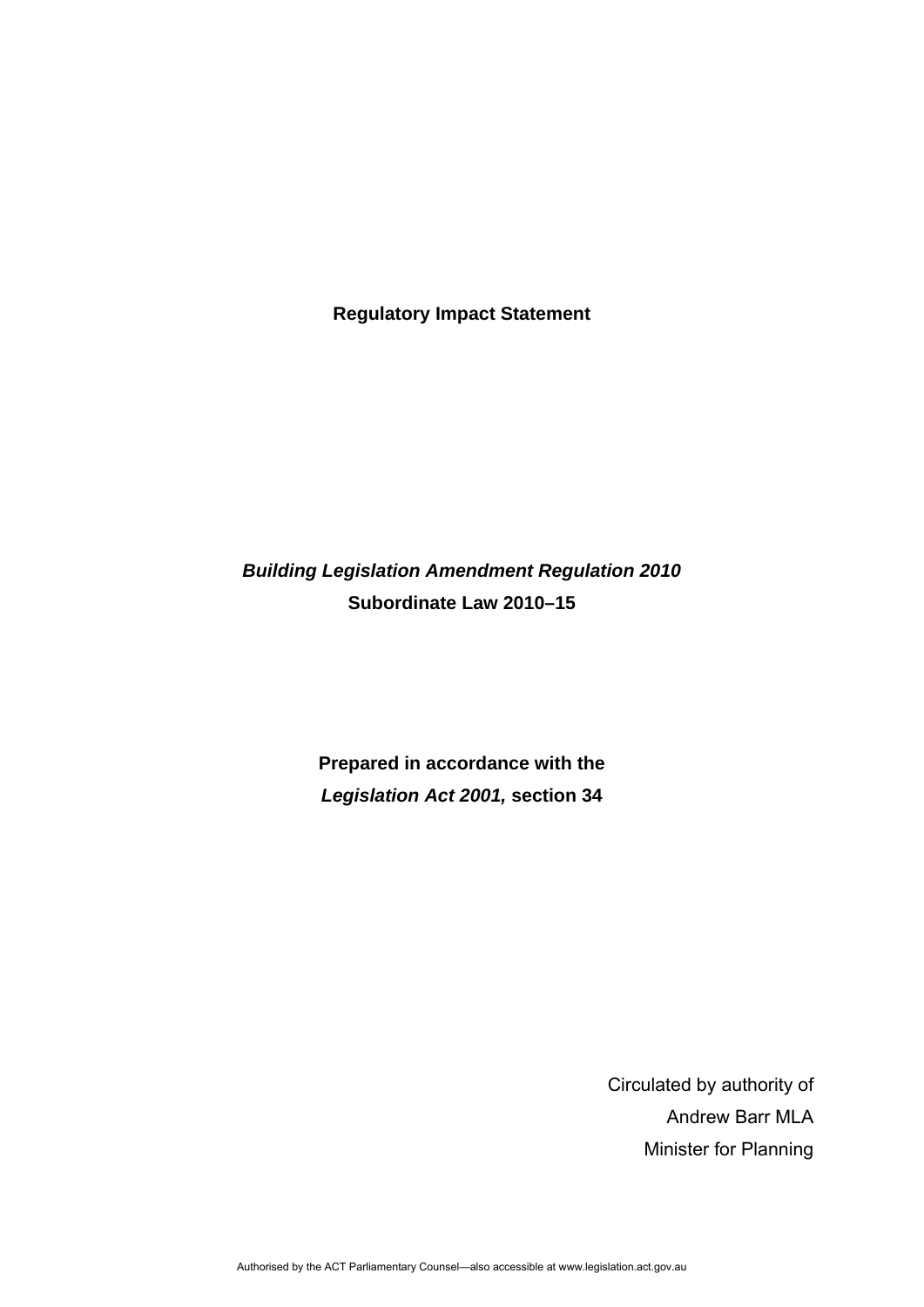# **Overview**

This regulatory impact statement relates to substantive elements of the *Building Legislation Amendment Regulation 2010* (the "proposed law"). The proposed law amends the *Building (General) Regulation 2008* (the "building regulation") and the *Water and Sewerage Regulation 2001* (the "water regulation"). Some of the amendments are substantive, some are consequential, others are for clarification or for drafting consistency, format or structure purposes.

Substantive changes to the building regulation

# *Problem*

Changes to energy efficiency parts of the Building Code of Australia 2010 (BCA 2010) are not consistent with the building regulation, as the scope of BCA 2010 has become wider than the scope of the correlating provision in that regulation.

Substantive changes that the proposed law makes to the building regulation are largely a consequence of, or in response to, BCA 2010 prescribing requirements for energy efficiency and environment sustainability at a level substantially above and wider than its 2009 predecessor edition. Existing stricture and the scope of matters regulated by the BCA has increased in BCA 2010. The *Building Act 2004*, s 49 (Compliance with the building code) establishes an offence for non-compliance with the BCA.

BCA 2010's relevant increased levels of stricture were the subject of a comprehensive regulatory impact statement prepared for the Australian Building Codes Board (the "ABCB"). The ABCB regulatory impact statement is available from [www.abcb.gov.au.](http://www.abcb.gov.au/) That site also provides information about the impetus for the BCA 2010 changes, including directive from the Council of Australian Governments (COAG).

The main increased levels of regulation that BCA 2010 will provide for include—

- 1. For class 1 buildings, including a single dwelling, row house, terrace house, town house, villa unit, small boarding house, small guest house, small hostel—required energy efficiency of the building increases from a minimum 5 star energy efficiency rating equivalence, to a minimum of 6 star equivalence. Further, building services such as artificial lighting, water heaters, space heating and cooling will be regulated in certain cases to place limits on maximum energy use and on energy source ('renewable' energy source verses 'non-renewable', greenhouse gas intensity etc).
- 2. For class 2 buildings, including blocks of flats, apartments or 'units'—required average energy efficiency of all the units in a building increases from a minimum 4 star energy efficiency rating equivalence, to a minimum average of 6 star equivalence, with the minimum for each individual unit increasing from 3 to 5 star equivalence. Further, building services such as artificial lighting, water heaters, space heating and cooling will be regulated in certain cases to place limits on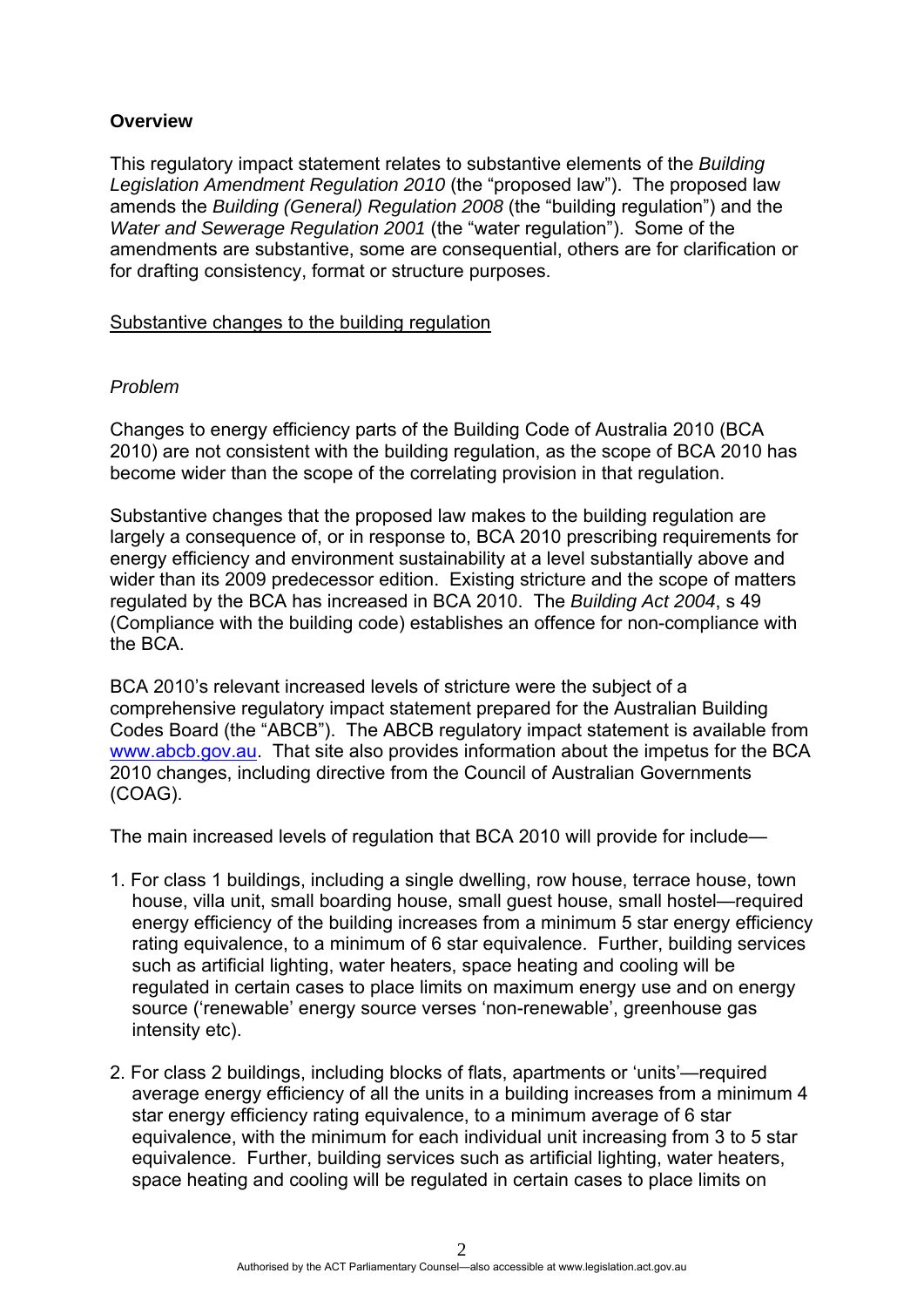maximum energy use and on energy source ('renewable' energy source verses 'non-renewable', greenhouse gas intensity etc).

3. For other classes of building, [except class 10 non-habitable buildings and structures], including backpackers accommodation, hotels, motels, schools, accommodation for the aged, health-care buildings, detention centres, office buildings, shops, cafes, restaurants, bars, hairdresser's or barber's shops, showrooms, service stations, carpark buildings, warehouses, laboratories, factories, workshops, churches, public buildings, assembly buildings—increased energy efficiency structure generally targeted at achieving a 2:1 benefit to cost ratio.

The three main consequences of the BCA 2010 that the proposed law responds to are—

- 1. BCA 2010 does not provide transitional arrangements, but it provides that it will be adopted in the ACT from 1 May 2010, whereas the statutory planning approval processes for construction cannot readily adjust to an instantaneous increase in regulatory structure. For example, it can take up to 1 year for plans for a proposed building progress from application for development approval through to receiving building approval. The increased stricture of BCA 2010 could in many cases therefore require redesign of such buildings already in that statutory planning approval system. Such redesign could see the time already spent in the system wasted, and the approval process restarted for the new design. Hence, the proposed law provides a transitional arrangement for proposals already in the approval system before 1 July 2010.
- 2. BCA 2010 and its predecessors historically only prescribe the technical standards for construction of new buildings. They do not intentionally cater for alterations, additions or extensions to pre-existing buildings, nor for bringing a preexisting building into compliance with the current BCA. Whereas, the *Building Act 2004*, s 49 requires all ACT building work to be done in a way that is likely to produce a building that compliance with the BCA, unless exempted from that requirement. Only minor non-habitable buildings and certain monir alteration sto other buildings are exempted. That Act also requires certain pre-existing buildings to be brought into compliance with the current BCA, in certain circumstances (see the 50% rule explained below at appendix 1). It is not practical or cost-effective to bring old houses into current BCA full compliance, so the building regulation prescribes alternatives to, and concessions to, full BCA compliance when the BCA is applied to pre-existing buildings. The proposed law adjusts and enhances those alternatives and concessions to take account of BCA 2010's increased stringency.
- 3. The BCA is given legal force in the ACT by the *Building Act 2004*. The building regulation exempts the parts of that Act that deal with BCA compliance from applying to certain matters that are in BCA 2010's widened regulatory scope, including domestic artificial lighting and domestic space heating and cooling. So in order to give that widen BCA scope legal force, the proposed law disapplies those kinds of exemptions in the circumstances where the statutory approval system would otherwise not capture those matters.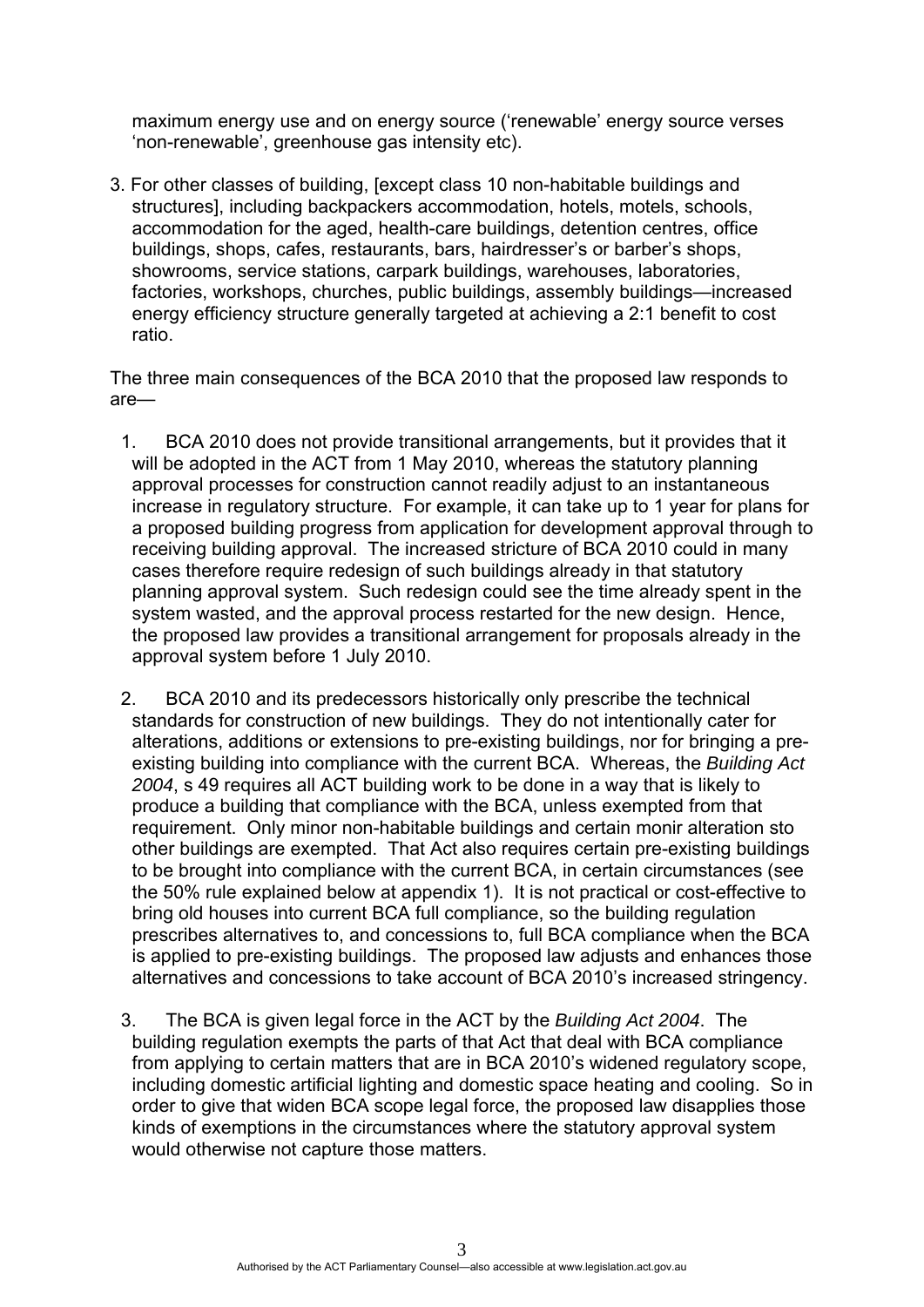# Substantive changes to the water regulation

#### *Problem*

The water regulation contains provisions about the regulation of water heaters but have problematic wording, anomalies, and provisions that require a substantial administrative burden that is impractical to comply with.

Substantive changes that the proposed law makes to the water regulation relate to resolving ambiguities and anomalies in the prescription of water heater performance requirements appropriate to the ACT's climate, and to remove a requirement for the Minister to determine a list of all compliant water heaters.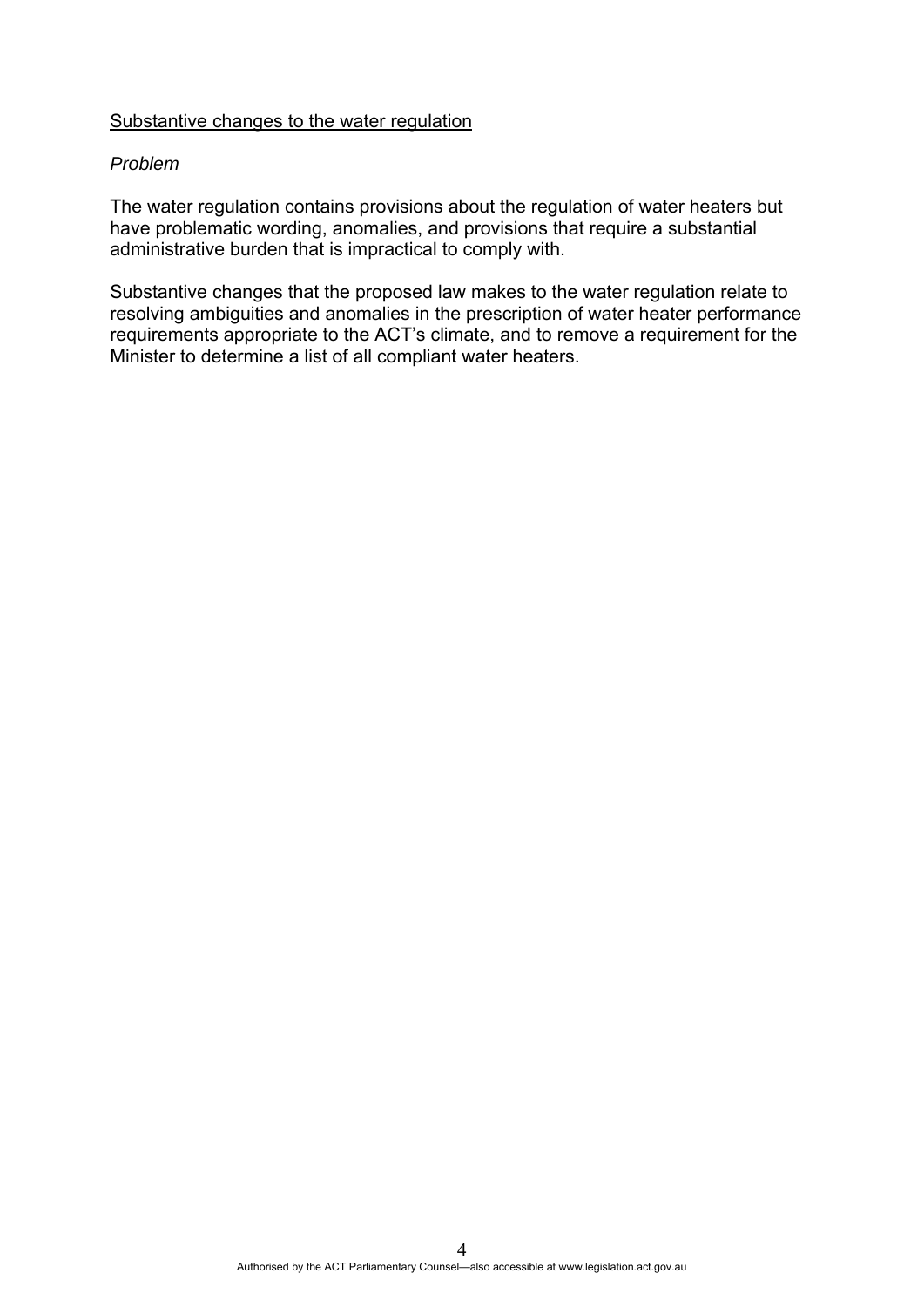# **Information required by section 35 of the** *Legislation Act 2001.*

This regulatory impact statement deals with the information about the proposed law as required by section 35 of the *Legislation Act 2001* 

# **(a) The authorising law**

The proposed law's provision in relation to the building regulation are authorised by the following sections of the *Building Act 2004* ("the Act"):

- section 29 (2) (Approval requirements)
- section 12 (Exempt buildings)
- section 15 (Application of pt 3 to building work)
- section 136 (4) (Building code)
- section 152 (Regulation-making power).

The proposed law's provision in relation to the water and sewerage regulation are authorised by the *Water and Sewerage Act 2000*, s 49 (Regulation-making power).

# **(b) Policy objectives of the proposed law**

Policy objectives of the substantive provisions of the proposed law are—

- 1. To ensure that the relevant provisions of the building regulation increase their scope commensurate with the increased scope of BCA 2010, both in terms of
	- a. ensuring the building regulation's regulatory scope is wide enough; and
	- b. the building regulation's concessions and exemptions are adequate to ensure the widened regulatory burdens are sufficiently tempered to avoid significant costs to society that produce no, or disproportionately small, net benefits.
- 2. To avoid undue construction delays that would otherwise arise from having to redesign and reapprove proposed buildings already in the approval system, to make them comply with BCA 2010.
- 3. To optimise Water and Sewerage Regulation provisions about the greenhouse intensity and energy efficiency of certain hot water heaters, ensuring they are appropriate for the ACT's climate.
- 4. To reduce Water and Sewerage Regulation administration burden from Government where the administrative burden is not appropriately proportionate to net benefits.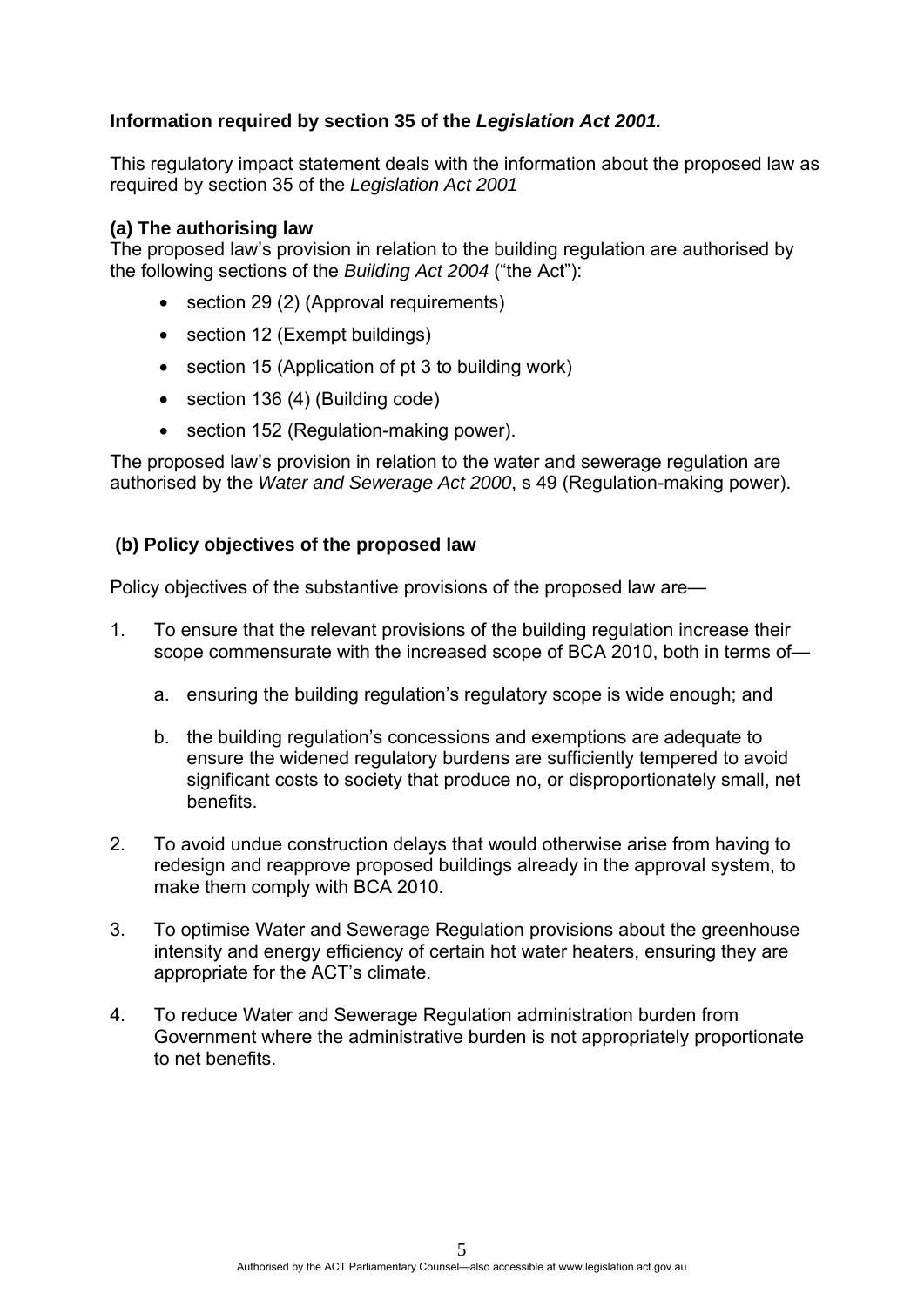# **(c) Achieving the policy objectives**

### *Amendments to the building regulation*

**New section 6A—**clarifies the inter-relationship between exempt building work and building work required to be done under the 50% rule, which is explained below at appendix 1. This is to clarify intent only, in line with how the 50% rule and exemptions have been administer by Government and accepted by industry etc. Without clarification, it is not abundantly clear if exemptions can over-ride the application of the 50% rule. New section 6A makes it clearer that that is not the case, and work required under the 50% rule is not exempt from the Act. However, other provisions make certain subsequent changes to work finished under the 50% rule, exempt from various parts of the Act, subject to the 50% rule no longer applying and the work not causing non-compliance with the building code.

**New section 24 (1) (fa)—where the Act requires a pre-existing class 1 or class 10** building to be brought into compliance with the current code, the building regulation prescribes the inclusive list of the parts of the BCA that must be complied with. The unamended list does not include the BCA's part about draft-sealing of roof lights (otherwise known as skylights or roof windows). BCA 2010 has new provisions about required natural light, which are expected to encourage greater use of roof lights instead of large windows in walls. That is because wall windows provide a much lower degree of natural light than roof lights, and contribute significantly to the building's energy inefficiency as they can provide poor thermal insulation and excessive summer solar heat gain. An intended outcome of new section 24 (1) (fa) is to require the relevant roof lights to be draft-sealed in accordance with the BCA's energy efficiency part that requires such draft sealing. Cost of such sealing is generally negligible, comprising mainly an hour or so of labour costs to fit draft seals or to fill gaps with a mastic sealant. Benefits include reduced winter heat loss and summer heat gain with flow-on benefits or reduce heating and cooling energy costs.

**New section 24 (1) (j)—where the Act requires a pre-existing class 1 or class 10** building to be brought into compliance with the current code, (see the 50% rule explained below in appendix 1), the building regulation prescribes the inclusive list of the parts of the BCA that must be complied with. The list does not correlate with new parts of BCA 2010 covering the energy efficiency of services of a building, such as hot water services, electrical services, air-conditioning services. That is because those matters were not previously covered by the BCA. BCA 2010 has new provisions about those services, aimed at increasing their energy efficiency and reducing their greenhouse gas emissions. Therefore, an intended outcome of new section 24 (1) (i) is to require the relevant services to be brought into compliance with the BCA's energy efficiency part. Costs of achieving compliance will vary on the physical arrangement of relevant components of the pre-existing building, and typically will range from nil for a pre-existing building that already meets requirements, to several thousands of dollars for a pre-existing building that needs substantial work to bring into compliance. The initial costs of achieving the compliance will be substantially or totally offset by reduced energy use costs in operating the building and possibly by increased property value or rentability.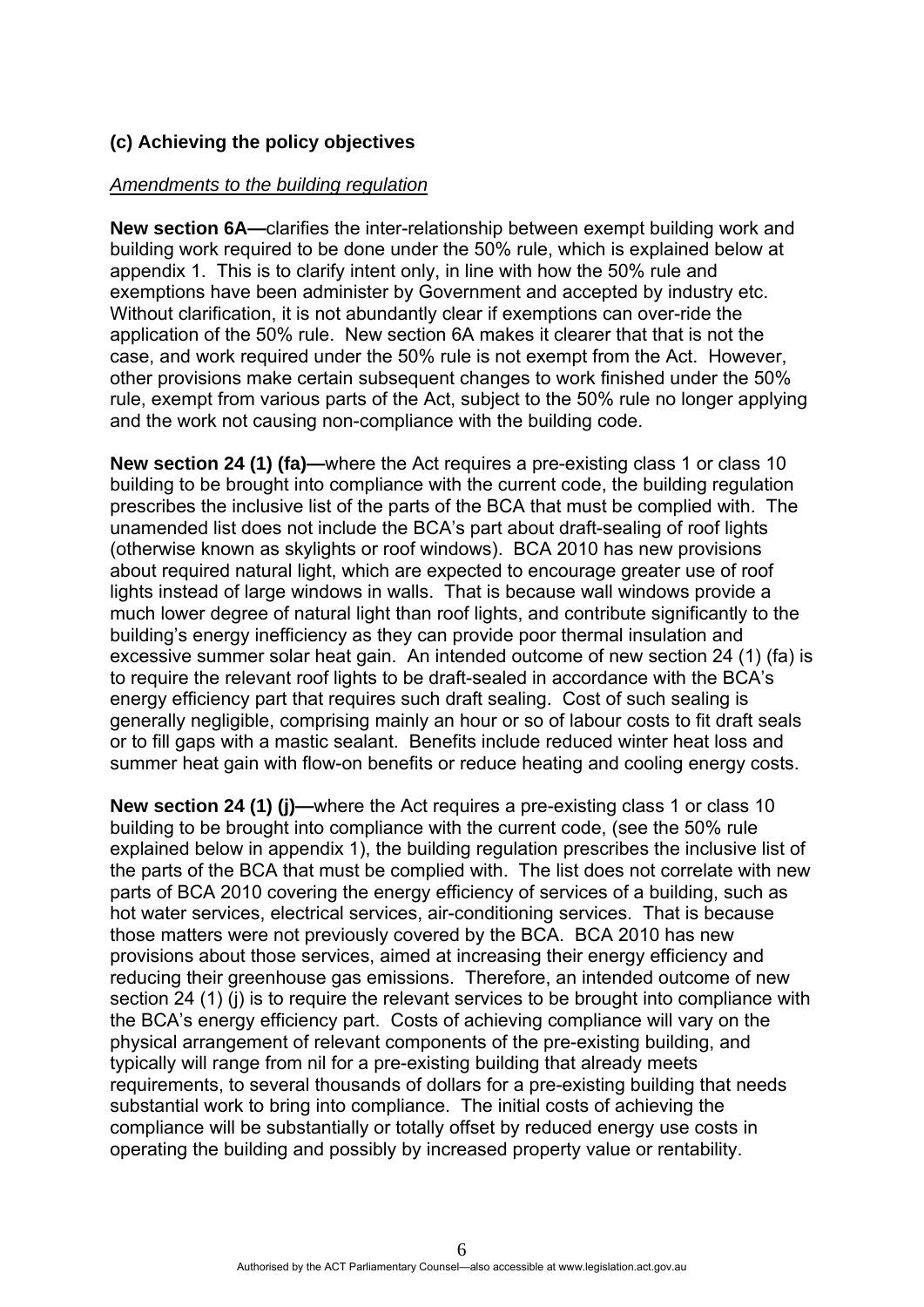**New sections 24 (3) (d) to (f)—**where the Act requires a pre-existing class 1 or class 10 building to be brought into compliance with the current code, (see the 50% rule explained below in appendix 1), the building regulation prescribes the inclusive list of the parts of the BCA that must be complied with. It also prescribes, in some cases, alternative things that need to be done where it is impractical to make part of the preexisting building comply with a part of the BCA. For example, it would not be practical to have to destroy and rebuild a substantial part of a building merely to make it fully comply with the BCA's energy efficiency provision, if there is no appropriately proportionate net benefit. The cost of partly destroying pre-existing buildings and then making good the destruction is generally a particularly expensive exercise as it usually requires protection of unaffected parts of the building and its fittings, furnishing and occupants, and matching new materials and finishing's to surrounding older ones.

Therefore, an intended outcome of new sections 24 (3) (d) to (f) is to prescribe limitations on how much destruction is needed in those cases, and if more than that limitation is necessary to achieve full compliance, prescribes that compliance is not required, or prescribes a lesser degree of required compliance commensurate with expected net benefit. Those prescribed limitations cater for BCA 2010's increased scope in respect of barriers to prevent convection between wall cavities and areas enclosed underneath a suspended floor, insulation of a heating water piping service, or a heating or cooling ductwork service and electric resistance space heating elements cast into concrete or set under tiles.

The latter, (in-slab or under-tile electric heating) is a good example of intended outcome. In-slab heating usually encompasses attaching electrical cabling (the heating elements) to reinforcing mesh for a house's concrete slab floor, and encasing the mesh and heating elements in concrete. The elements heat the slab and mesh, the steel mesh helping to conduct the heat throughout the slab. Once heated, the slab acts as a massive thermal storage unit slowly dissipating heat for long periods after the heating elements are turned off, and subsequently not using significant energy to maintain comfortable heat during daily cycles. They are an efficient method of heating spaces as the heat starts at the lowest point (the floor) and convects up, rather than starting higher leaving the floor level colder.

BCA 2010 prescribes energy limits to electric resistance space heating of 110 W/m<sup>2</sup> for living areas and 150W/ $m^2$  for bathrooms. If a pre-existing house that is required by the Act to be brought into BCA 2010 compliance has old in-slab heating capable more than 110W/m<sup>2</sup> throughout, it would be an inappropriately proportioned regulatory intervention to require the slab to be destroyed to remove the noncompliant heating elements, particularly considering that floor slabs often provide support to internal walls of houses and have floor coverings or finishes attached.

The proposed law provides a concession to the effect that in such cases the elements do not need to be removed. That does not necessarily mean that the slab heating can continue to be able to operate at in excess of the 110  $W/m^2$  limit if its control equipment can be modified so as the heater can not draw more than 110  $W/m^2$ , but still operate efficiently and effectively.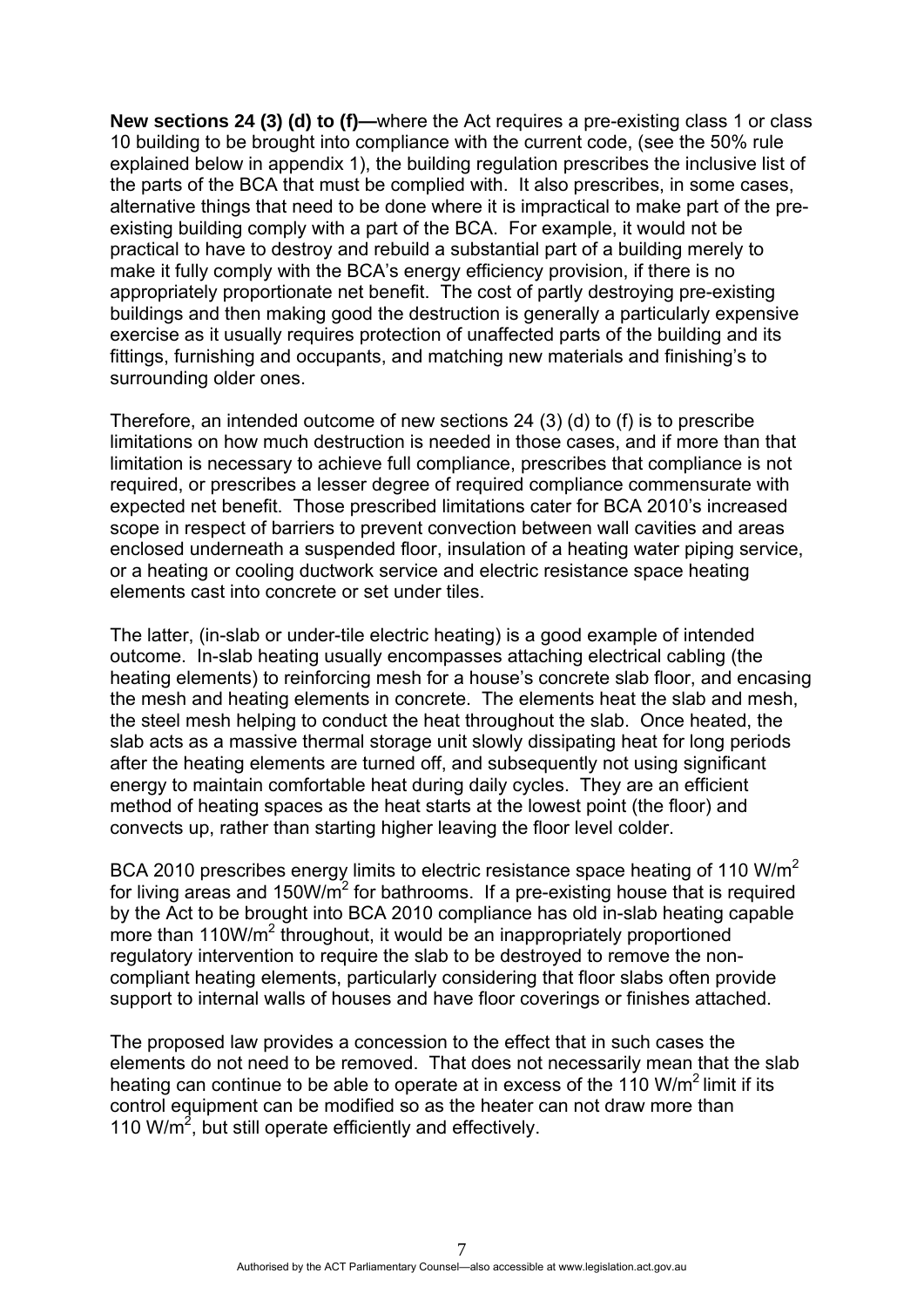**New section 24 (4)** also prescribes limitations that do not need to be exceeded in order to achieve compliance. They relate to limitations on safe and practical access to install things like thermal insulation.

**Substituted section 28 (1)** prescribes concessional alternatives to full BCA compliance for relevant parts of the BCA 2010. The alternatives for walls, roof and floors merely restate existing provisions, but the provision covering the convection barrier for the interface between a wall cavity and a suspended floor is new, because it is a new matter in BCA 2010's widened scope.

**Changes to section 29** respond to the construction industry's concerns that arose in 2006 when BCA 2006 raised regulatory stricture for energy efficiency. The concern was that in applying the BCA to windows in new extensions to houses, the BCA requires the energy performance of other windows in the storey to be taken account of when assessing the performance of the new windows. That is practical for new construction as all new windows can be readily designed to suit, but it is impractical for many extensions to old houses, particularly where the location of the old windows is too remote from the new windows to impact on them.

The building regulation has dispensation provisions to cater, but industry has shown that in some cases further dispensation is needed, particularly considering that BCA 2010's increased energy efficiency provisions will exacerbate the problem. The problem is most acute where a small extension is proposed, say enlarging (extending) a kitchen by moving an outer wall out under the roof eave. Under the Act, s 49, that extension must fully comply with the BCA. But that requires the windows in the extension to compensate for poor performing old windows in the unaltered part of house. Even using the most thermally efficient glazing system often will not make all the new windows comply because of the effect on the extension of old windows in the unaltered part of the house.

The alternative, without any concession, is to replace the windows in the unaltered part of the house with better performing windows. However, industry has demonstrated that that can almost double the cost of such a small kitchen extension, and that has caused many homeowners to cancel their house extension plans. Such cancellations encourage some homeowners to instead build a new house in a new suburb, adding to new-housing demand and avoiding the opportunity to enhance existing building stock.

The section 29 changes enhance the current concessions for old windows by providing that they do not need to be taken account of in assessing new windows if the old windows are thermally isolated from the new windows. In the case of the kitchen example mentioned above, the new window's performance would need to take account of old windows in the unaltered part of the house if they are not isolated from the new windows by a wall and door. An intent is to encourage the creation of thermal zones, so that the new extension can be efficiently heated and cooled without having to heat and cool all of the rest of the less thermally efficient house.

For example—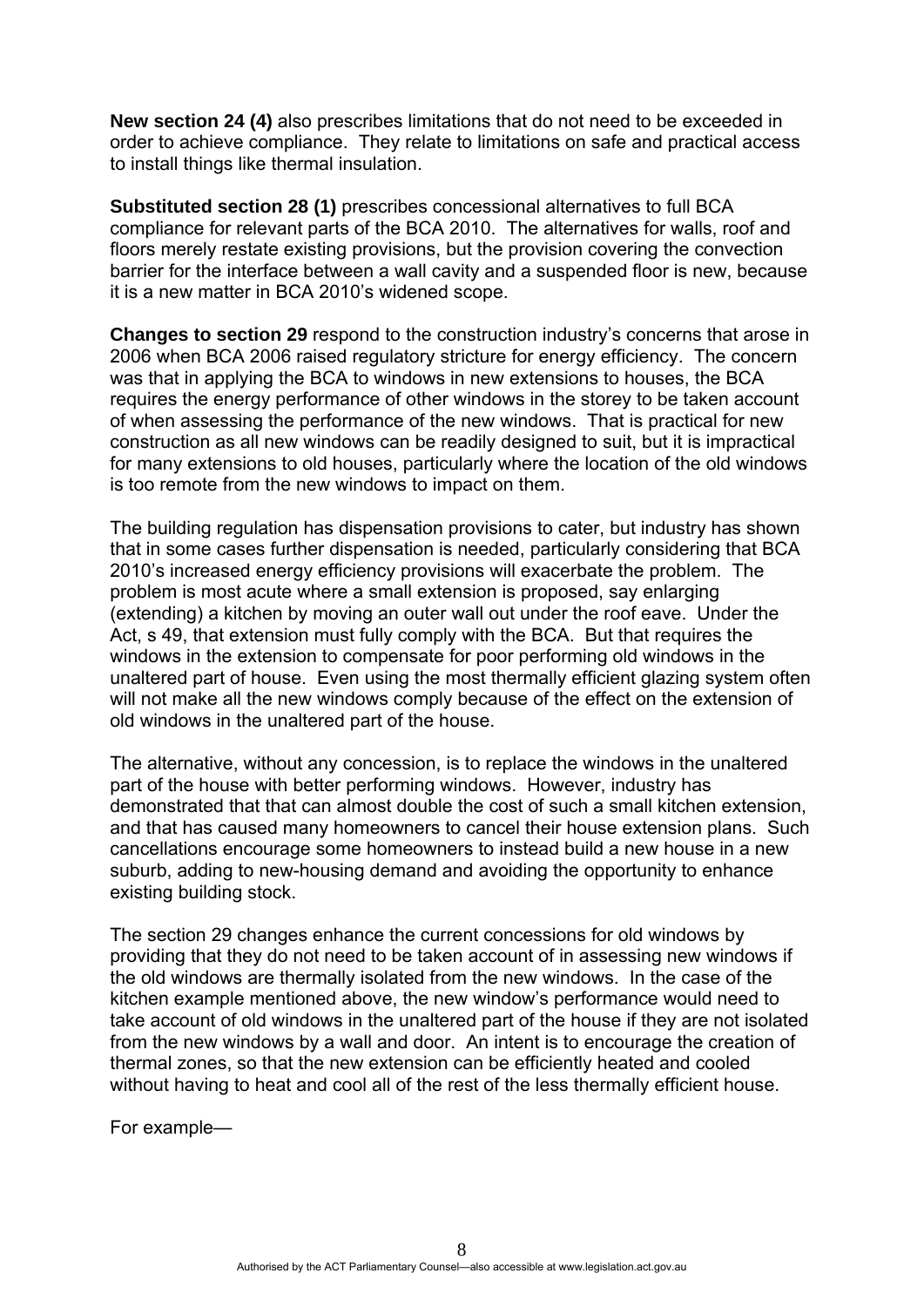a house is to have a family room added, opening onto the existing kitchen, to form an integral kitchen-family room. External windows in the new family room must comply with the building code. There is to be no barrier between the kitchen and the new family room so the existing kitchen window is not an isolated window. Its impact on the new family room must be considered when considering how the new family room complies with the building code, volume 2, part 3.12.2. All other windows in the unaltered part of the house are in fully enclosed rooms, with close-fitting doors so they are isolated windows. In applying the building code to the new family room's windows, the isolated windows do not need to be considered.

See appendix 1 below for explanations how the 50% rule requires pre-existing parts of houses to be brought into compliance with the current code if the house's flor area is extended by more than 50%.

**New part 21** provides for a transitional arrangement to prevent projects that are in the planning approval system from having to be redesigned and resubmitted for approval if they were in the system by 1 July 2010. A national awareness campaign has alerted industry to the BCA 2010 changes, so it is expected that industry ought not need to rely the transition other than for a small number of projects. The transitions in effect delay the application of BCA 2010's energy efficiency parts to the eligible projects for a period of 7 months for houses etc and certain apartments, and 12 months for other buildings and for apartments that would need a development approval change in order to comply with BCA 2010.

The above-mentioned consultation about BCA 2010 comprised—

- **Throughout 2009**  industry represented at high level on ABCB (publisher of the BCA) and at technical "expert" level on Building Codes Committee (which provides technical advice to the ABCB of content of the BCA, acting on an expectation of a COAG announcement that BCA 2010 will have increased energy efficiency stringency).
- **30 April 2009**  COAG announcement that BCA 2010 will have increased energy efficiency stringency.
- **28 May 2009**  ABCB office meeting to consult with key stakeholders on proposed BCA 2010 provisions.
- **8 July 2009**  BCA 2010 proposals released nationally for public comment.
- **17 July 2009**  National webcast explaining BCA 2010 proposals publically released by ABCB office.
- **July 2009**  ACTPLA implemented local awareness campaign seeking public comment on BCA 2010 energy efficiency proposals - included article in ACTPLA industry newsletter, "the Zone" and information packages emailed to all ACT licensed building surveyors and all ACT registered architects.
- **5 October 2009** RIS on BCA 2010 energy efficiency increased stringency provisions released nationally for public comment.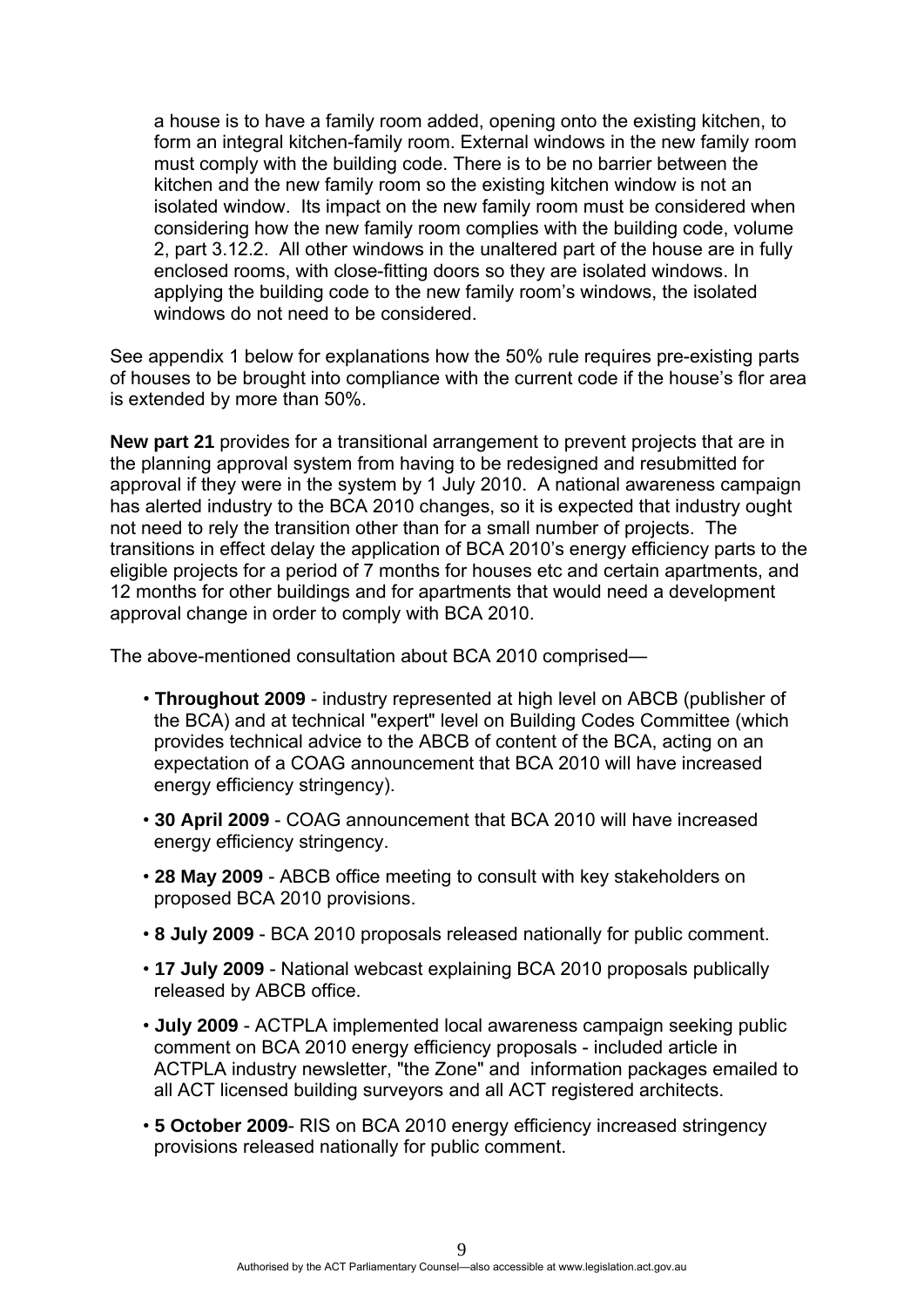- **7 October 2009**  National webcast explaining RIS on BCA 2010 energy efficiency increased stringency provisions publically released nationally by ABCB.
- **January 2010**  Building Ministers Forum decision to proceed with publication of BCA 2010 with increased energy efficiency provisions as fine-tuned in response to substantial public comment.
- **early February 2010**  Electronic BCA 2010 published.
- **early March 2010**  Hard copy BCA 2010 published and distributed.
- **early March 2010 ongoing**  industry inquiring of ACTPLA about transitional arrangements for 1 May 2010 adoption of BCA 2010 in ACT, including inquiries from local HIA and MBA so they could advice their members.
- **3 March 2010**  Joint meeting of Minister for Planning's reps, ACTPLA reps and ACT Greens reps to consult on 1 May 2010 adoption of BCA 2010's increased energy efficiency stringency, and resolving anomalies in water heater regulations, including transitional arrangements.
- **4 March 2010**  Meeting of ACTPLA's "Industry monitoring group" included several agenda items about BCA 2010 including consultation with local MBA, HIA and property council on the 1 May 2010 adoption, transitional arrangements and concession when upgrading pre-existing buildings. Local industry supported 1 May 2010 adoption with transitional arrangements similar to those made for the 2006 BCA increased energy efficiency stringency to avoid industry disruption.
- **March & April 2010**  National BCA 2010 public awareness seminars being held in all capital cities, lead by ABCB office incorporating local jurisdictional focus.
- **25 March 2010**  ACTPLA presentation at National BCA 2010 public awareness seminars focused on 1 May 2010 adoption of BCA 2010 in ACT and the proposed transitional arrangements to avoid the need to redesign buildings already in the planning approval system prior to 1 July 2010, and concessions for upgrading pre-existing buildings to BCA 2010 compliance.
- **April 2010**  ACTPLA public awareness campaign about BCA 2010 energy efficiency provisions and transitional arrangements.

**Changes to, schedule 1,** have the effect of partly removing exemptions from aspects of building work that were formerly not within the scope of the BCA but are now in the scope of BCA 2010—heaters (including space heaters and water heaters), and alterations to pre-existing buildings. An intended effect is to ensure that when buildings are being built or altered under the Act's statutory approval, inspection and certification provisions, items like space heating and artificial lighting are inspected and ultimately certified as BCA complaint. But when the statutory processes are completed, certain changes can be made without triggering the process again.

For example, under the Building Act part 3, it is intended that artificial lighting installed during non-exempted construction and alteration is to be done in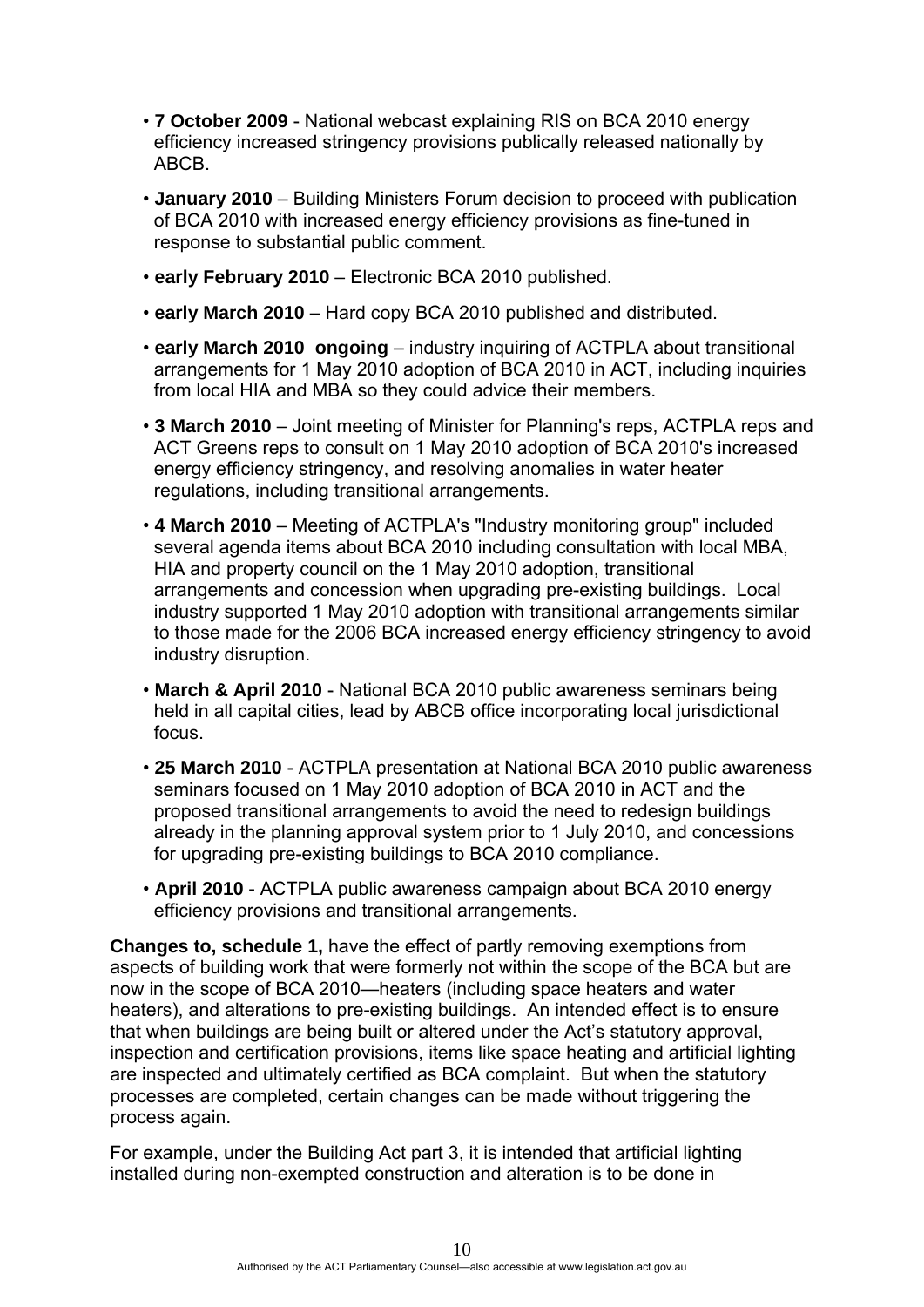accordance with a building approval given by a building certifier, and only by or under the supervision of an appropriately licensed builder, and inspected and certified by the certifier. Those requirements generally apply to such construction in any case the amendments merely ensure new matters like artificial lighting are also covered by those requirements. However, once the lighting is installed, approved and certified, an intention is to not require them to be captured by the statutory approval system when light bulbs need changing etc. An intention in that case is that changing the bulbs is deregulated, but only if doing so does not bring the building's lighting out of BCA-compliance.

For example, BCA 2010 prescribes a maximum limit of 5  $W/m<sup>2</sup>$  for lighting in houses. Changing a light bulb would be deregulated after the statutory approval process had been complied with during construction, in that after that the bulb could be changed outside of the regulatory system provided the new bulb does not cause the house's lighting limit to exceed 5  $W/m^2$ .

This measure is important to help ensure that a recent trend in new up-market housing of installing more than 100 recessed down lights of the comparatively inefficient ≥50W dichroic halogen type is kerbed in favour of more efficient substitutes —such as compact fluorescent inserts for downlights—and that homeowners don't subsequently replace the efficient inserts with the inefficient units beyond what BCA 2010 permits.

#### *Amendments to the water and sewerage regulation*

Apart from amendments to omit the requirement to declare a list of water heaters and to require water heaters to work in the ACT's frost-prone climate, the proposed law makes the changes necessary to give effect to the legislation as intended by the Legislative Assembly. The effect of the relevant changes are to—

- name climate zones
- fix unclear or anomalous terminology
- ensure water heaters will work in frost conditions
- remove regulatory burden.

**Schedule 2, sections 2.4 and 2.5—**make the most substantive changes, to remove the regulatory burden of Government having to determine water heater compliance for every water heater available, and to require that water heaters function properly in the ACT's frost-prone climate. While suitability for climate is a requirement of the relevant water heater standards, those standards are not sufficiently clear to ascribe particular performance requirements to specific geographic areas.

#### **(d) Consistency of the proposed law with the authorising law**

The proposed law does not introduce new regulatory matters into the laws it amends, other than the transitional arrangement mentioned above. Rather it, extends, enhances, clarifies or optimises existing provisions and concepts, or removes administrative burden.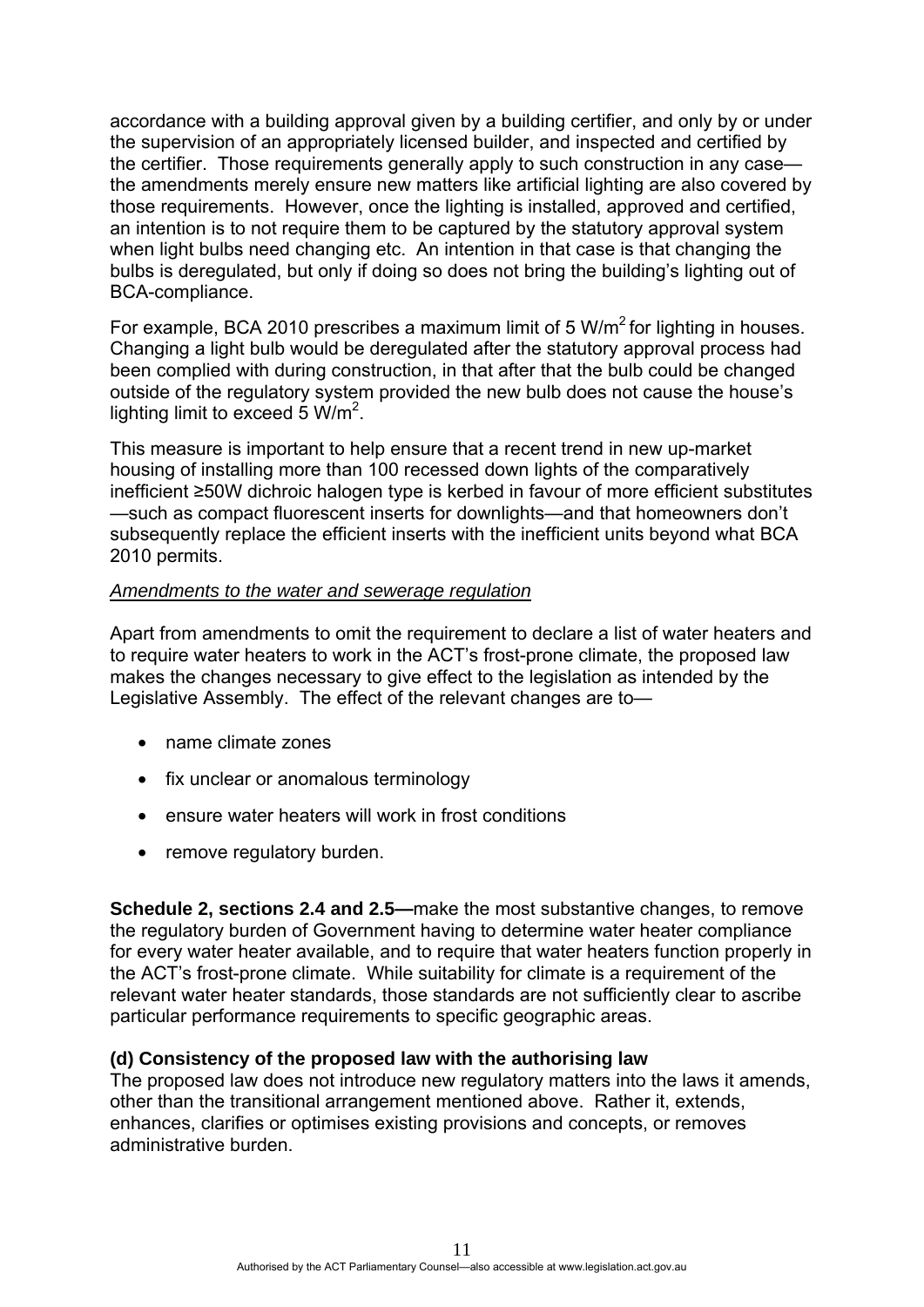The above-mentioned transitional provision only operates until 1 May 2011, and will then expire. It is based on a similar transitional arrangement used in similar circumstances in 2006, when BCA 2006 increased energy efficiency provisions. The 2010 transitional arrangement is virtually the same as that 2006 transition, except it provides less transition time for certain class 2 apartment buildings, and takes account of recent significant expansions in kinds of developments exempted from development or building approval requirements. The 2006 transition provisions were provided in the *Building Amendment Regulation 2006 (No 1)*.

# **(e) The proposed law is not inconsistent with the policy objectives of another territory law.**

The proposed law is not inconsistent with the policy objectives of any territory law.

# **(f) Reasonable alternatives to the proposed law**

Alternative ways of changing the way buildings and water heaters are provided can be achieved through a variety of methods including education, non-regulatory guides, incentives, voluntary codes etc. However, no Australian jurisdiction has found a satisfactory method of achieving compliance with plumbing technical standards or the BCA without regulatory intervention that mandates compliance and provides persuasive sanctions for non-compliance. Therefore, alternatives to the proposed law will undoubtedly be ineffective in preventing certain home-owners, builders and plumbers from doing work to lesser than standards than prescribed by the proposed law, to save costs.

# **(g) Brief assessment of benefits and costs of the proposed law**

The bulk of the proposed law relates to BCA 2010's relevant increased levels of regulation fro energy eficiency, which were the subject of a comprehensive regulatory impact statement prepared for the Australian Building Codes Board (the "ABCB"). The ABCB regulatory impact statement is available from [www.abcb.gov.au](http://www.abcb.gov.au/). It includes detailed information about the benefits and costs of the proposed law's BCA provisions.

The water heater provisions in the proposed law do not substantively change regulatory burden, other than to help ensure water heaters will be suited to the ACT's relevant climatic conditions. Plumbing standards require that an installation is 'fit-forpurpose', which assumes that an installation will consist of materials and technology that allow it to function in the climate conditions in which it is installed. In effect, the new provisions clarify that climate-appropriateness for the ACT includes adequate frost protection. That is unlikely to have a net cost, as any additional cost of providing an appropriate water heater over and inappropriate one are expected to be negligible, and to be offset in the long term by reduced maintenance costs and increased efficiency.

Where the proposed law enhances concessions on BCA compliance in relation to pre-existing buildings, significant costs saving flow from not having to destroy significant parts of buildings to make them BCA-2010-compliant, where those costs will be unlikely to be offset in the long term by reduced heating and cooling costs. However, another significant benefit that flows from those concessions is that they encourage home-owners to upgrade existing housing stock. Without concessions, industry has demonstrated instances of home-owner's cancelling plans to extend or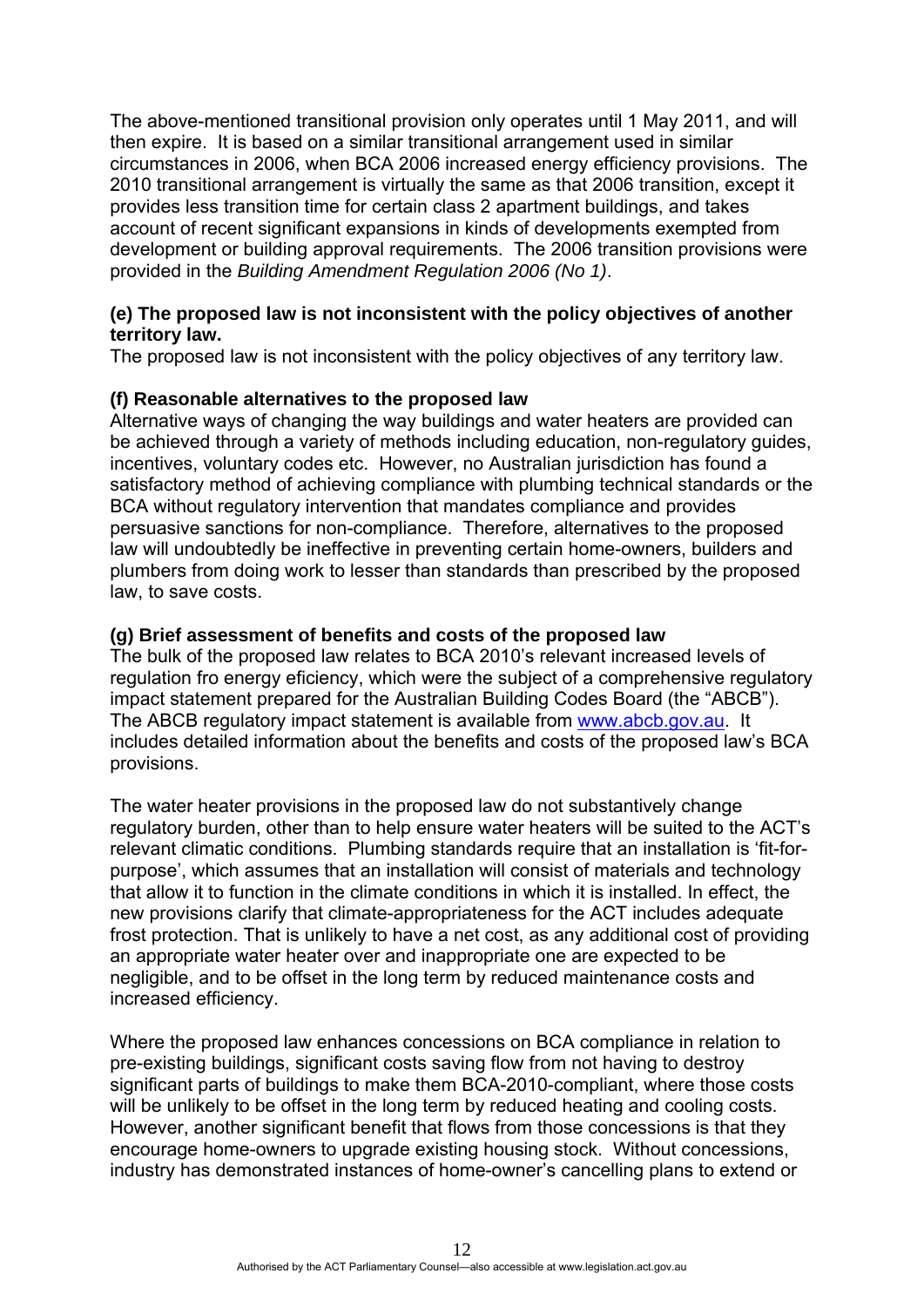alter their houses when they find out the cost of having to bring the old part of the house into full BCA compliance, where the 50% rule (explained in appendix 1 below) is triggered.

Experts from the ABCB secretariat report that traditional materials and brick-veneer construction techniques are nearing the limits on being physically suited to cater for any further increase in energy efficiency stringency beyond 6-star equivalence, (for example traditional brick-veneer wall cavities are lacking further room for thicker glass fibre batts, and traditional domestic plasterboard ceilings construction is close to its limits on supporting glass fibre batt weight). Trying to retrofit an old house to a 6 star equivalence is even more difficult as walls may have to be cut into to install insulation etc. For that reason it is often not feasible in terms of cost benefit or practicality to always bring every old ACT house into full BCA 2010 compliance. Therefore, the concession provided in the building regulation since 2006/7, as enhanced by the proposed law, are intended to strike an appropriate balance between the objectives of the BCA (eg energy efficiency and greenhouse gas reduction) and cost effectiveness and physical practicality.

That balance is intended to be achieved through the concessions which for the worstcase parts of the BCA, require full BCA compliance where that can be achieved with minimal destruction to the old house, or if that is not achievable, a reduced scope of BCA compliance but in some cases within limits, such not needing to knock access holes larger then  $1m^2$  through walls to insulate a water pipe inside the wall.

#### *Water regulation amendments*

The proposed law is not expected to impact on ACT Government budgets. It removes a considerable regulatory burden placed upon government to determine compliant water heaters, which needs a new declaration annually to be complied with. For this to be effective there would be a need to:

- Declare which provisions of the regulation the water heater is compliant with as there are differing requirements depending on the type and size of the water heater. To be useful and effective the declaration would have to state for which category the water heater is compliant, which increases the time and cost of producing the declaration. This would require assessment of each water heater for compliance against the relevant Australian Standards, including broader product performance standards listed in the regulation, the RECs register and the differing standards within the regulation.
- Develop verification or other approval mechanism for technical requirements. There is no third party accreditation or verification required to demonstrate compliance with the majority of test standards. Therefore to effect this provision ACTPLA would need a verification method and the resources to apply it.
- Update the lists as new products come on to the market and remove them when they are no longer compliant or available. If this list is to become the basis on which compliance is determined by the public and practitioners then it must be continually maintained as per the ORER list to avoid accusations of anti-competitive practices where new products released during the year are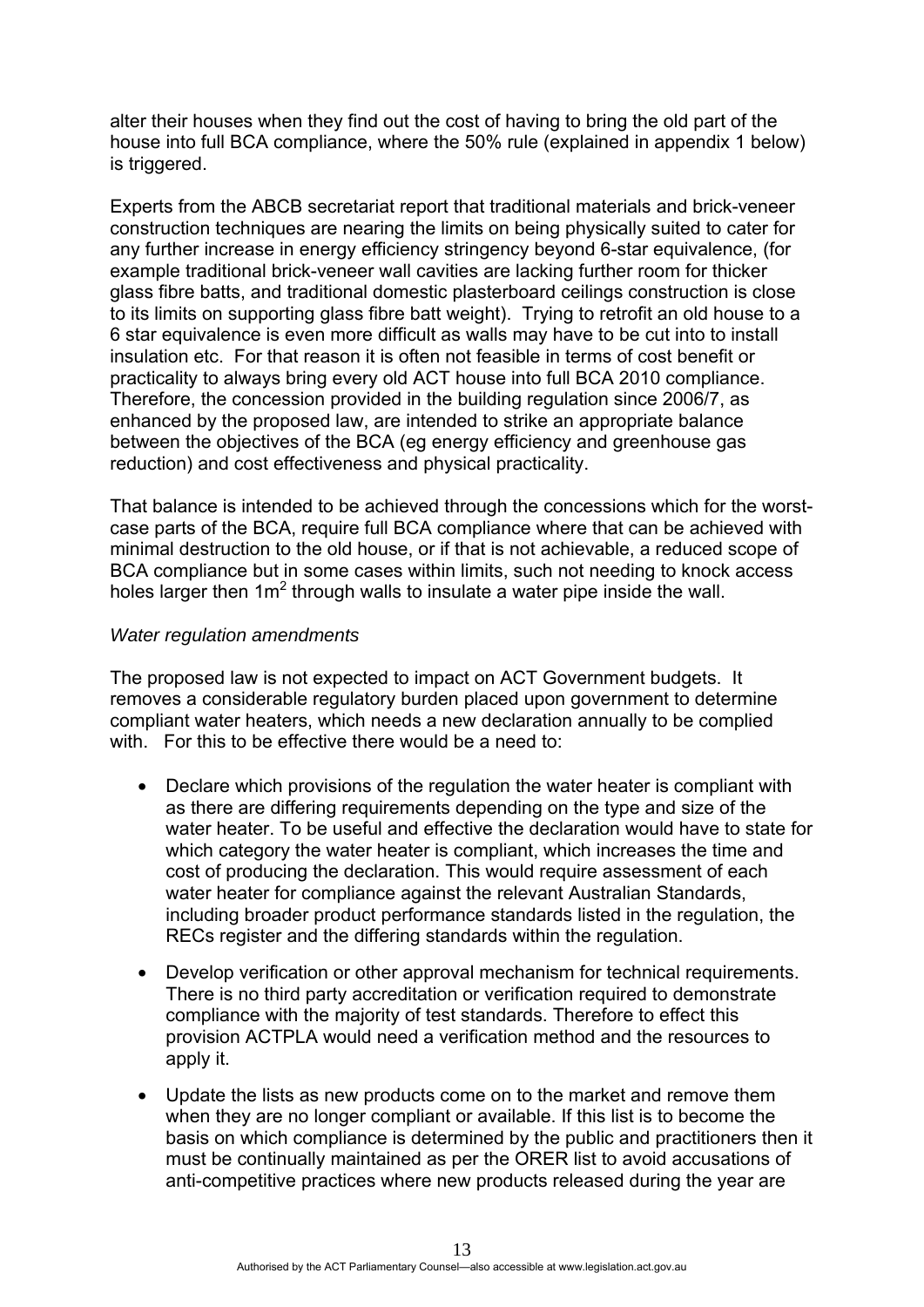not included in the list (eg around 1000 products have been added to the register since the beginning of the 2010).

• Include gas water heaters in the determination. The RECs list does not list gas water heaters, therefore additional research and verification would need to be completed to compile those water heaters compliant with the standard for gas water heaters.

Subsequent benefits are quantified as follows, in relation to savings arising from removal of the following administrative burdens. To adequately comply with the requirement to determine a list of compliant water heaters would take at least 2.5- 3 full-time staff to develop and maintain this list, even if only done annually. There are approximately 5200 water heaters on the Commonwealth's RECs list for solar water heaters and heat pumps. All of those 5200 heaters models would need to be assessed against compliance with the relevant standards, and against the 3 installation categories for the relevant technology type in the regulation. Allowing a conservative 1 hour per unit for administration, verification and addition/ongoing inclusion on the register this would total 5200hrs or 141 37hr weeks.

To have all work completed annually would mean that approximately 3 full-time staff would be required to maintain the list of compliant water heaters. This is consistent with the staffing levels within the Commonwealth Government area that keeps the RECs register. This would require a minimum of \$250,000 in recurrent budget funding, or in excess of a minimum of \$300,000 at full cost-recovery. This is conservative as it assumes ASO3 officers will undertake the task, whereas verification of technical claims is likely to require a greater degree of specialisation.

Removal of this requirement does not leave consumers with no information. Manufacturer's specifications include information on compliance with various standards and information about RECs and star ratings of gas water heaters is publically available. This level of information-gathering is no more onerous than that to determine compliance with numerous product standards prescribed in construction occupations legislation. Suspicion of non-compliance where claims are being made that a water heater meets the required reduction in energy demand can be investigated in individual circumstances.

The proposed law makes a further substantive change by requiring water heaters to operate adequately in the ACT's climate, which may exclude the use of some water models from being used in the ACT if they cannot operate in the ACT's frost conditions. Apart from the fact that water heaters that do not operate or break down in the climate in which they are installed should not be installed under general 'fit-forpurpose' requirements, it is not expected that clarifying specific requirements for frost protection will have significant impact on water heater suppliers as water heaters they would otherwise have been able to sell in the ACT might be able to sold in nearby NSW areas not so frost-prone. Benefits include a more reliable supply of hot water on mornings on heavy frost in the ACT, and potentially less maintenance problems arising from water heaters not suited to such cold climates.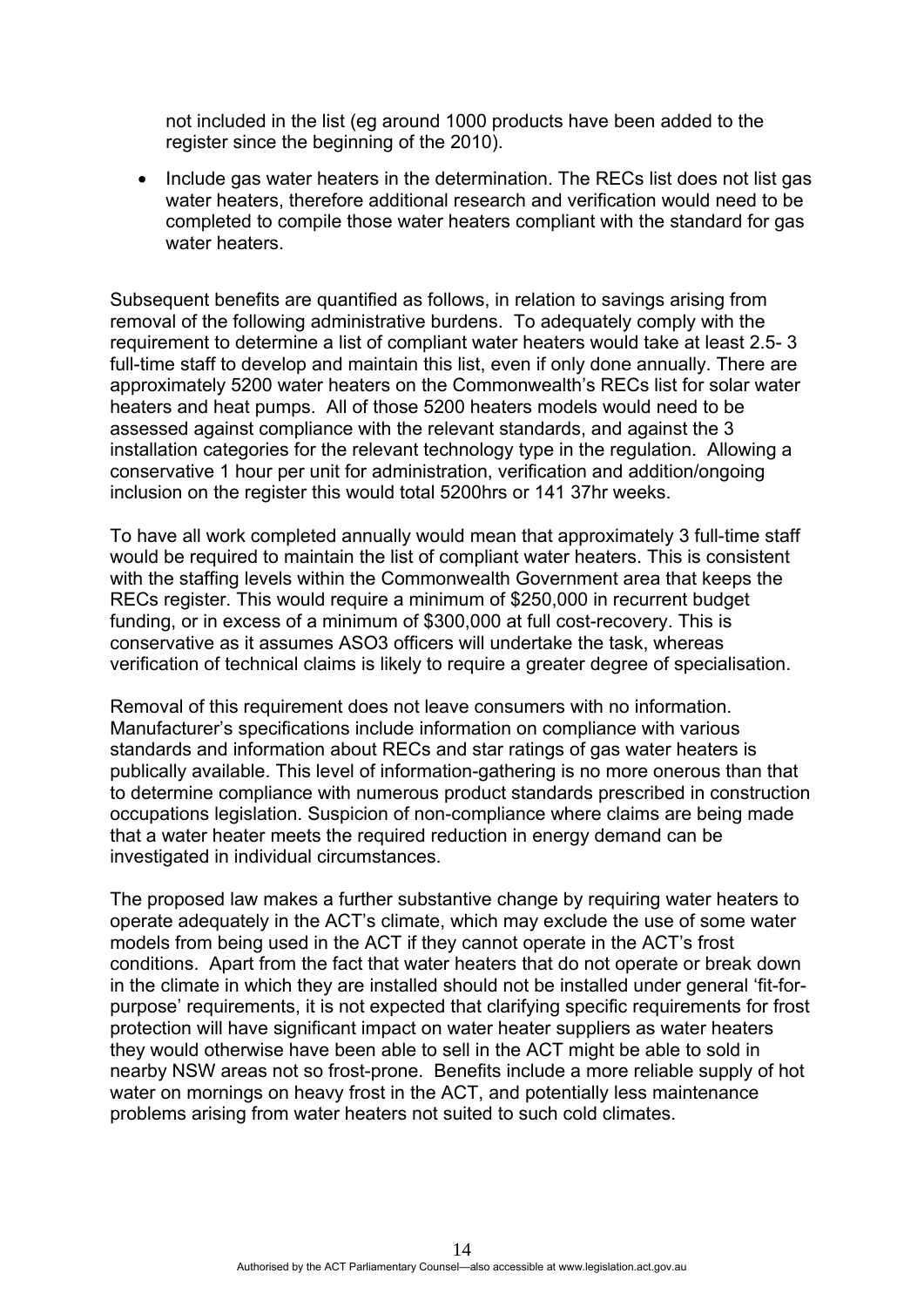#### **(h) Brief assessment of the consistency of the proposed law with Scrutiny of Bills Committee principles**

The proposed laws will only have application to the way that building work is done under the Building Act, and plumbing work is done under the Water and Sewerage Act. That kind of work is clearly within the ambit of those Acts. The proposed law are made under those Acts respectively, within the heads of power those Acts provide for regulations to prescribe specified matters for the Acts, and so is in accord with the general objects of those Acts.

The proposed law merely enhances and refines existing technical provisions and thereby does not unduly trespasses on rights previously established by law.

The proposed law's provisions do not relate to powers to make decisions, and thereby does not make rights, liberties and/or obligations unduly dependent upon non-reviewable decisions.

The proposed law is a regulation and only contains matter that the respective authorising laws explicitly permit a regulation to prescribe relevant matters for. It is therefore proper that a regulation deal with such matters, and there is no need for an Act of the Legislative Assembly to deal with those matters.

The proposed law is explained in an associated comprehensive explanatory statement to be tabled in the ACT Legislative Assembly. This regulatory impact statement is intended to meet the technical or stylistic standards expected by the Standing Committee on Legal Affairs (when performing the duties of a scrutiny of bills and subordinate legislation committee) and complies with the requirements for a subordinate law as set out in Part 5.2 of the *Legislation Act 2001*.

The ABCB regularly reviews the BCA, and published a new edition each year. The ACT is represented on the ABCB and therefore does not need to independently review the relevant provisions of the BCA. The Plumbing Code of Australia is foreshadowed to be integrated into a new code incorporating the BCA from 2011. That will present an opportunity for water heater regulation to also be regularly revised.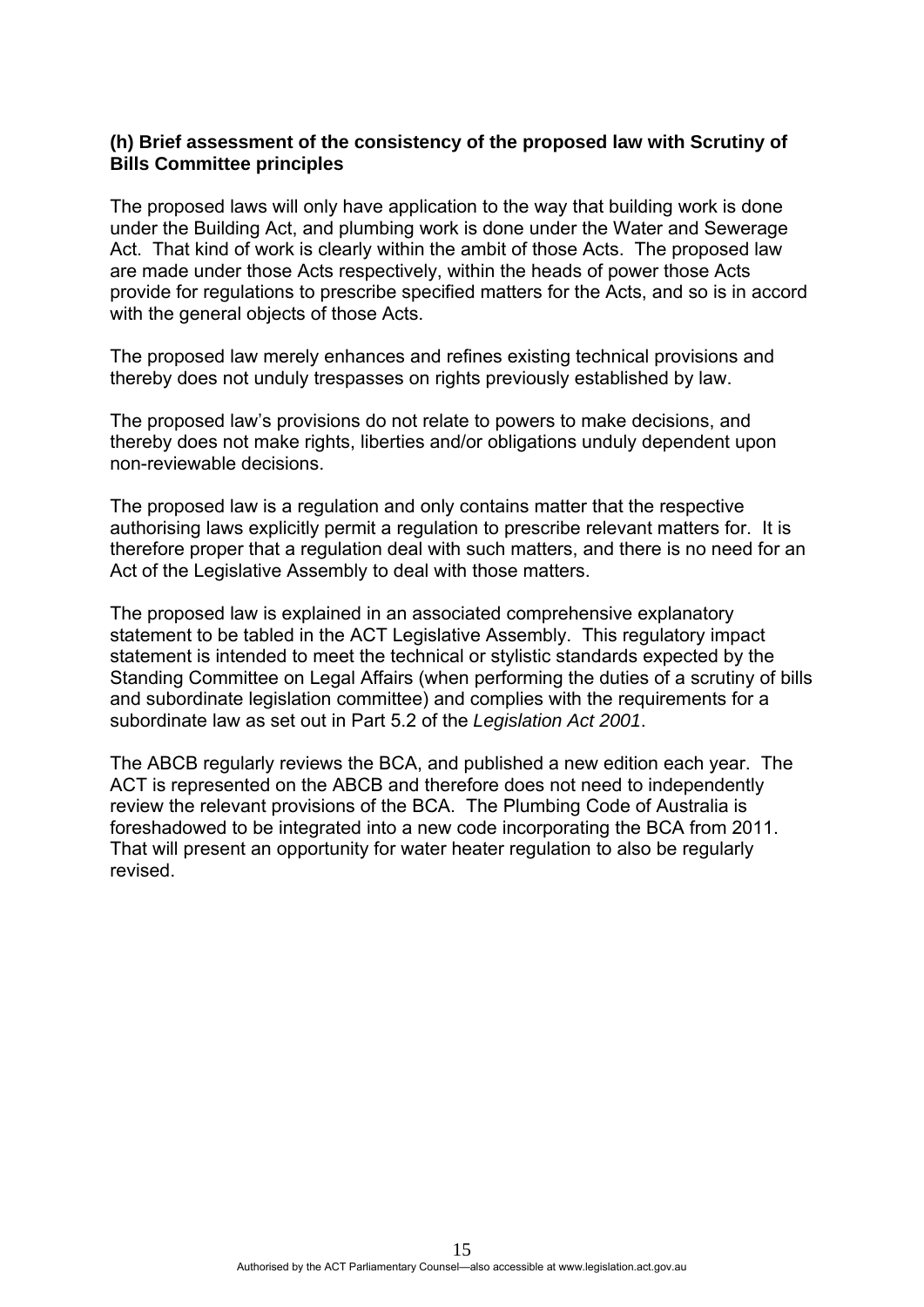# **Appendix 1 Explanation of "50% rule" (***substantial alteration***) provisions under the** *Building (General) Regulation 2008***.**

The following explains certain provisions that relate to what is informally known as the 50% rule, some regulation-prescribed-provisions of which are modified or extended by the proposed law. An intention of the 50% rule is to require pre-existing building to be upgraded to bring them into compliance with the current building code, to avoid old building stock falling far behind contemporary technical requirements for buildings. The ACT has had 50% rule provisions for several decades, as have several other Australian jurisdictions.

Under the *Building Act 2004*, s 29 (1) the 50% rule is trigger if plans of proposed building work to alter or extend a pre-existing building meet the prescribed requirements of a *substantial alteration*, as follows—

#### **29 Approval requirements**

- (1) Each of the following is an *approval requirement* for plans:
	- (a) if the plans are for the substantial alteration of a building—the building as altered will comply with this Act and the building code;
		- *Note 1 Substantial alteration—see s (2).*<br>*Note 2 A reference to an Act includes a i*
		- A reference to an Act includes a reference to the statutory instruments made or in force under the Act, including regulations and the building code (see Legislation Act, s 104).

…

- (2)A regulation may declare that—
	- (a) an alteration of a building is or is not a substantial alteration; or
	- (b) a part of a building (the *unaltered part*) that has not been altered need not comply with the building code despite subsection (1) (a).

If the 50% rule is triggered, the above-recited s 29 (1) requires the plans to show all the work necessary to make the building as altered comply with the current building code, including work to bring the pre-existing part (which might otherwise be altered) up to current building code compliance. Othr provisions of the Act require work to only be done in accordance with the approved plans.

The following explains the provisions of the *Building (General) Regulation 2008* that prescribe key provisions for the Act's 50% rule.

**Section 23** contains criteria to be used to determine if plans are for the *substantial alteration* of a building, as referred to in section 29 (2) of the Act. An intention is that if the floor area of the proposed building work on a class 2 to 9 building, when added to the floor area of building work carried out on the same building in the previous 3 years, comprises more than 50% of the floor area of the building, then under the Act the plans ought to also reflect any work required to ensure the entire building will meet current requirements of the Act (and not just the otherwise proposed work). The same applies for a class 1 or class 10 building except that internal alterations carried out on the pre-existing building do not need to count towards the altered floor area.

The anticipated outcome is that in the long term many old buildings will be upgraded to better keep pace with changes in building code requirements.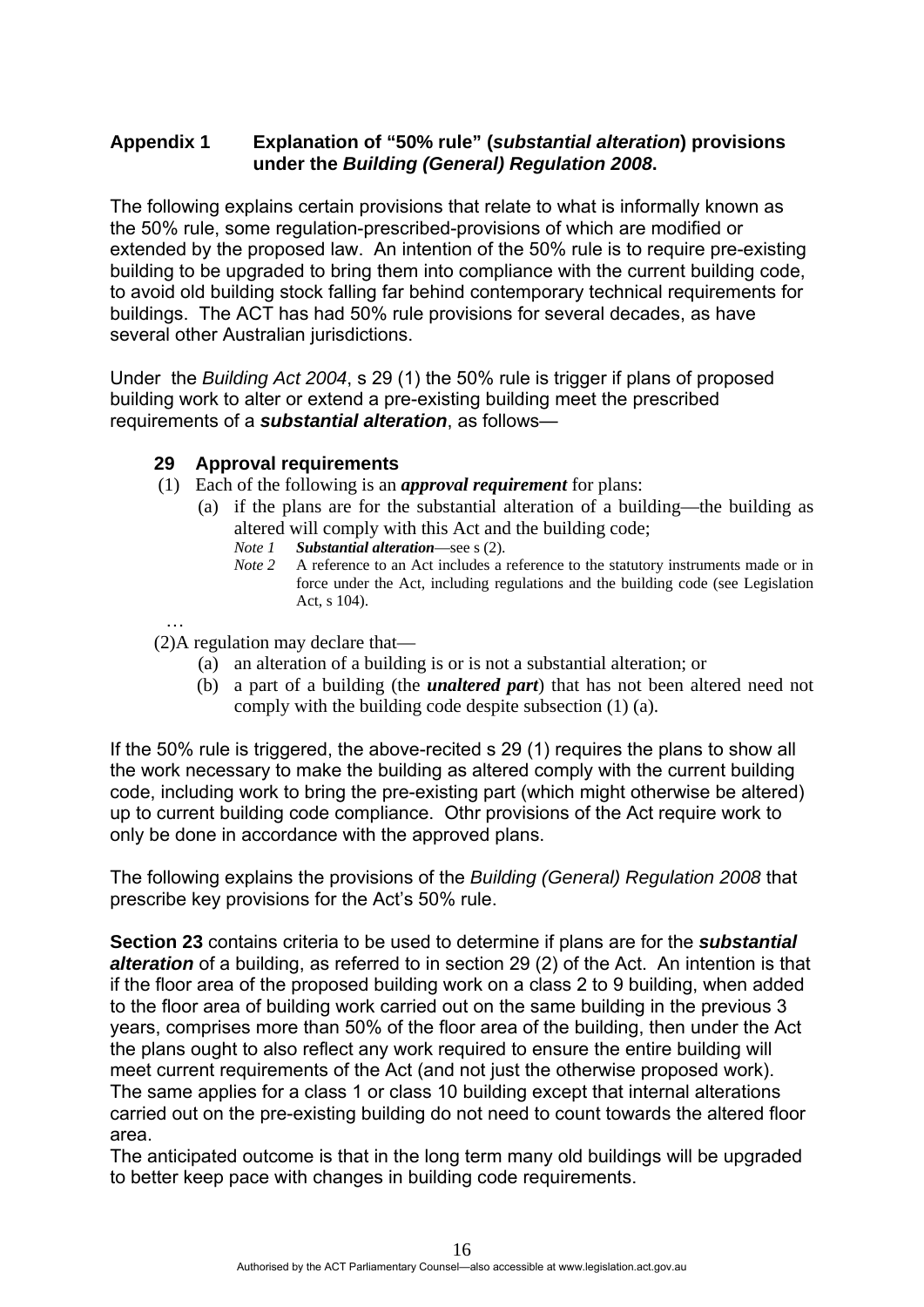Section 23 also gives 5 examples of the effect of those provisions to endeavour to illustrate the intent of the section.

**Sections 24 to 29** set out alternatives to the requirement to comply with respective provisions of the Building Code, where it is not always practical to bring pre-existing buildings fully into compliance with that code. For example, section 23 of the regulation and section 29 (2) of the Act apply the code to pre-existing buildings in certain circumstances. For example where a pre-existing house is to be significantly extended, and that amounts to a *substantial alteration* under section 23 of the regulation, then under section 29 of the Act the whole house as extended must be brought into compliance with the code.

However, sections 24 to 29 of the regulation provide alternative methods of compliance, as it is often not practical to retrofit certain items to a pre-existing building to bring the building up to current code requirements. For example, it might not be cost effect to retrofit termite barriers to a pre-existing house that has no such barriers built into its brickwork.

It is intended that instead of complying with the code, the pre-existing part of the building need only comply with the alternative provisions prescribed by section 24 to 29. Those provisions deal with fundamental building and fire safety.

The alternative compliance provisions of sections 24 to 29 include coverage of in section 24 (1) (a) and 25—glazing where there are human impact safety requirements. This is because retrofitting windows in older houses is not always cost effective, but safety can be addressed by instead applying safety film to the glass at less cost then glass replacement. Section 25 stipulates the alternative compliance method of using safety films;

in section 24 (1) (b)—installation of smoke alarms. This provision does not provide dispensation, but requires full compliance with the relevant provisions of the code, as provision of smoke alarms is relatively inexpensive and are fundamental life safety measures;

in section 24 (1) (c)—building in bush fire areas. This provision does not provide dispensation, but requires full compliance with the relevant provisions of the code, as construction to resist bush fire attack does not substantially add to the cost of normal construction and is a fundamental life safety measure;

in section 24 (1) (d) and 26—stair construction. This is because it is often not cost effective to bring a noncompliant flight of stairs into compliance, particularly if they are too steep to comply and there is not enough room in the building for a longer, less steep, flight. Section 26 stipulates the alternative method of compliance using extra grab rails where stairs are to steep, for example;

in section 24 (1) (e) and 27—construction of balustrades. This is because it is often not cost effective to bring a noncompliant balustrade into compliance. Section 27 stipulates the alternative compliance method of which dispensates certain currently non-compliant balustrades if they complied with the relevant law when they were constructed and have not since been altered, for example;

in section 24 (1) (f)—swimming pool access. This provision does not provide dispensation, but requires full compliance with the relevant provisions of the